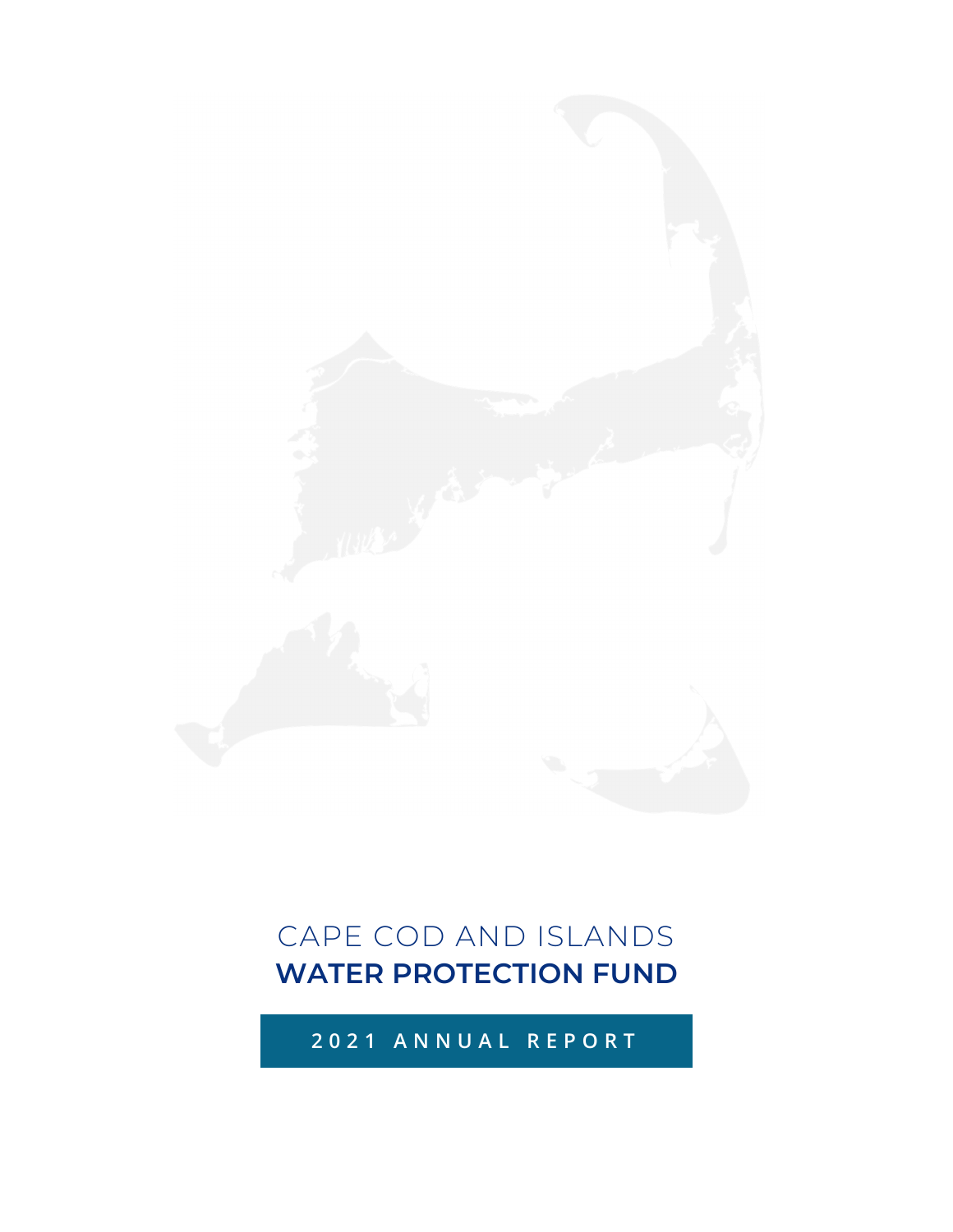#### **PREPARED FOR:**

**Chairs of the Joint Committee on Environment, Natural Resources and Agriculture** 

### Senate:

Rebecca L. Rausch, Chair James B. Eldridge, Vice Chair 24 Beacon Street, Room 218 Boston, MA 02133

#### House:

Carolyn C. Dykema, Chair Mindy Domb, Vice Chair 24 Beacon Street, Room 473F Boston, MA 02133

#### **Cape Cod and Islands Legislative Delegation**

Senator Julian Cyr 24 Beacon Street, Room 312-E Boston, MA 02133

Senator Susan L. Moran 24 Beacon Street, Room 506 Boston, MA 02133

Representative David T. Vieira 24 Beacon Street, Room 167 Boston, MA 02133

Representative Kip A. Diggs 24 Beacon Street Boston, MA 02133

Representative Sarah K. Peake 24 Beacon Street, Room 7 Boston, MA 02133

Representative Timothy R. Whelan 24 Beacon Street, Room 542 Boston, MA 02133

Representative Dylan A. Fernandes 24 Beacon Street, Room 472 Boston, MA 02133

Representative Steven G. Xiarhos 24 Beacon Street Boston, MA 02133

#### **PREPARED BY:**

Cape Cod Commission, on behalf of the Cape Cod and Islands Water Protection Fund Management Board

3225 Main Street P.O. Box 226 Barnstable, MA 02630

*January 2021*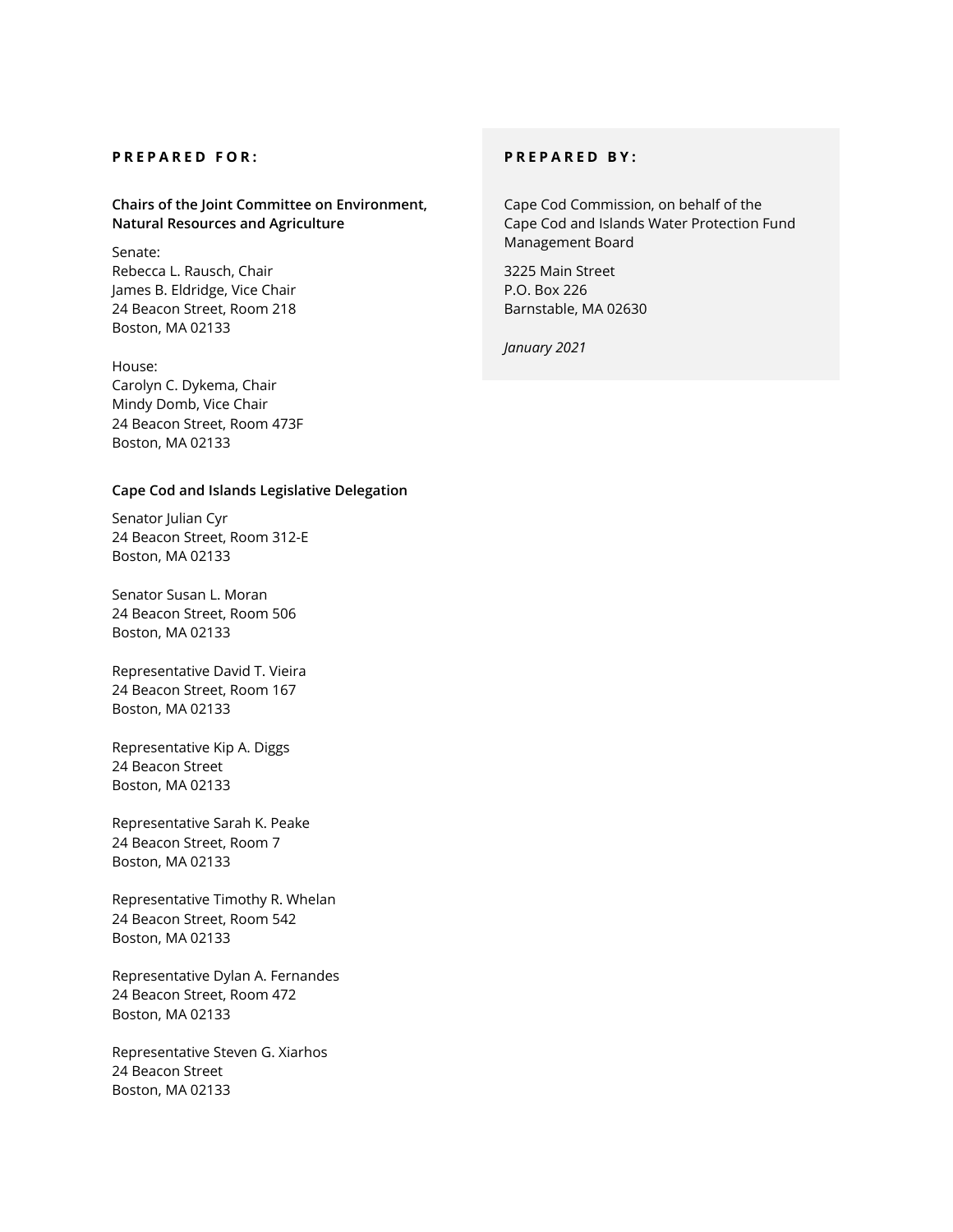The Cape Cod and Islands Water Protection Fund (CCIWPF) was established by the Massachusetts Legislature in 2018 (M.G.L. Chapter 29C, Section 19) to help Cape Cod and Islands towns pay for necessary wastewater infrastructure and water quality remediation projects. Creation of the CCIWPF was the result of efforts by a diverse set of stakeholders, including the Cape Cod and Islands Legislative Delegation, local officials, environmental groups, business leaders, and the Cape Cod Chamber of Commerce, who recognized the need for new financial tools to address the region's degrading water quality and lack of wastewater infrastructure.

The CCIWPF is a dedicated fund within the Massachusetts Clean Water Trust set up to solely benefit communities within the counties of Barnstable, Dukes, and Nantucket. Its source of revenue is a 2.75% excise tax on traditional lodging and short-term rentals. The fund is administered by the Clean Water Trust and overseen by a management board comprised of representatives from every member town from the region. Currently, the 15 Cape Cod communities are members of the CCIWPF.

The Cape Cod and Islands Water Protection Fund Management Board (Board) was established by M.G.L. Chapter 29C, Section 20. The Board is responsible for determining the method for allocating subsidies from the fund, including, but not limited to, an equitable distribution among participating municipalities consistent with revenue deposited from each municipality into the fund. The Board Is also responsible for ensuring that the Water Protection Fund is spent only for the purposes set forth in M.G.L. Chapter 29C, Section 19.

This report has been prepared pursuant to M.G.L. Chapter 29C, Section 20, Cape Cod and Islands Water Protection Fund Management Board.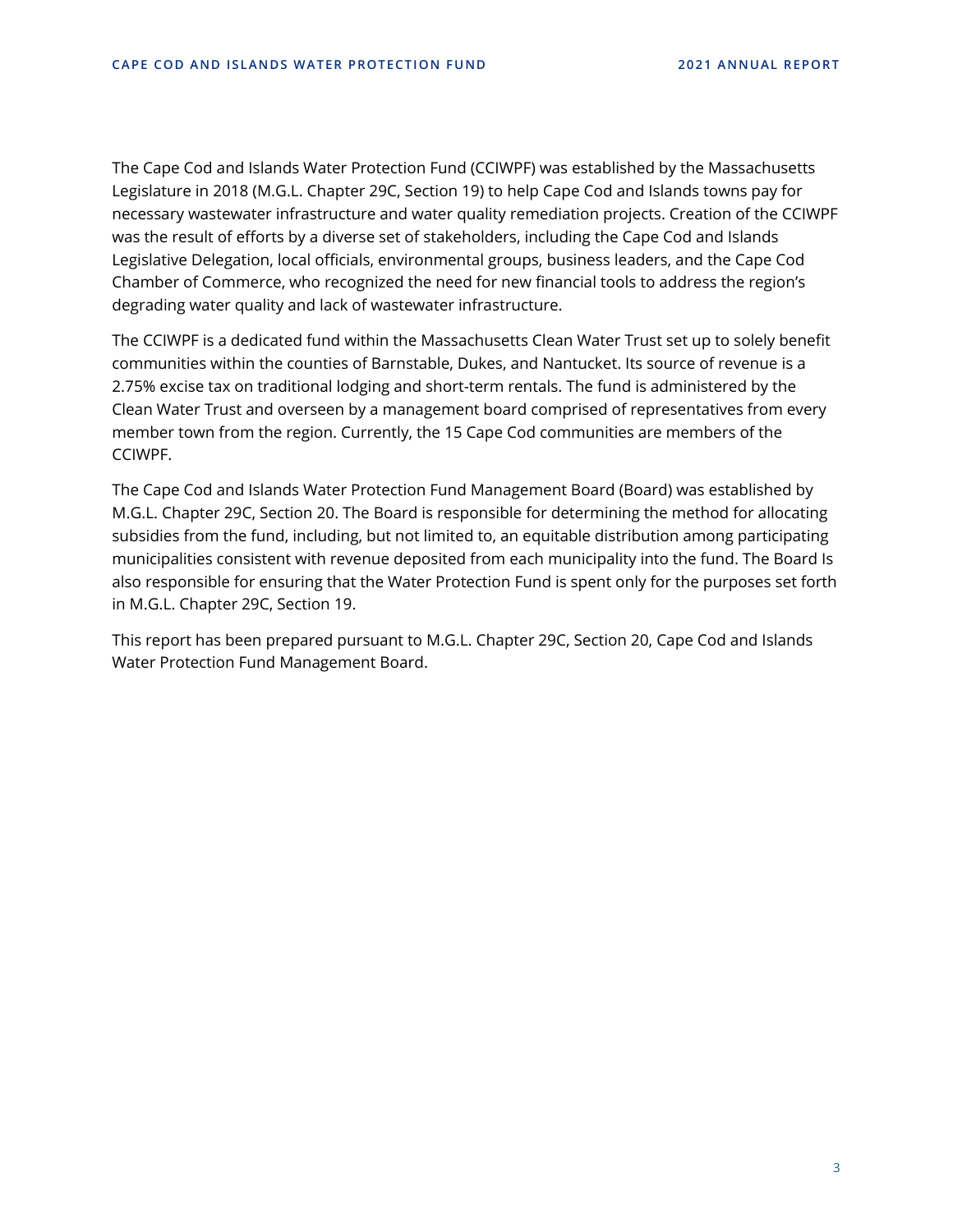## **CCIWPF Revenue**

As received from the Department of Revenue through the Clean Water Trust, fund revenue to date (July 2019 through November 2021) totals \$39,337,123.18. Income generated by the fund for this period totals \$95,312.05.

Subsidies for projects listed on Intended Use Plans for the Clean Water State Revolving Fund dating back to the creation of the CCIWPF (2018) will be paid over 4 years, while subsidies for eligible preexisting debt incurred for clean water projects that pre-date the CCIWPF will be paid over 10 years. Subsidy awards made to date are described below. The Year 1 transfer from the Clean Water Trust totals \$13,708,673, as detailed in the Expenses and Project Summaries section below. The balance of the fund at the end of the calendar year 2021 is \$25,723,762.23.

| <b>CCIWPF</b>          | <b>Amounts</b>  |
|------------------------|-----------------|
| Revenue to Date        | \$39,337,123.18 |
| Fund Income to Date    | \$95,312.05     |
| Year 1 (2021) Transfer | \$13,708,673.00 |
| Balance                | \$25,723,762.23 |

## **Expenses and Project Summaries**

On April 14, 2021 the Board voted to award the first set of subsidies to qualified and eligible water quality projects in several Cape Cod towns. Per the regulations established by the Board in 2020, projects in excess of \$1 million received subsidies equal to 25% of the project costs. Projects of \$1 million or less received 50% subsidies.

Projects eligible for funding include, but are not limited to, innovative strategies and alternative septic system technologies, water quality and wastewater management planning, the construction of sewer collection systems and wastewater treatment plants, and the implementation of drainage improvements and water treatment programs to improve water quality in freshwater ponds and marine resources. Member communities must go through the Clean Water State Revolving Fund program, or SRF, and be listed on the Clean Water SRF Intended Use Plan (IUP) to receive funds. Contingent commitments are made upon release of the annual IUP. Final commitments are made following execution of a Project Regulatory Agreement (PRA).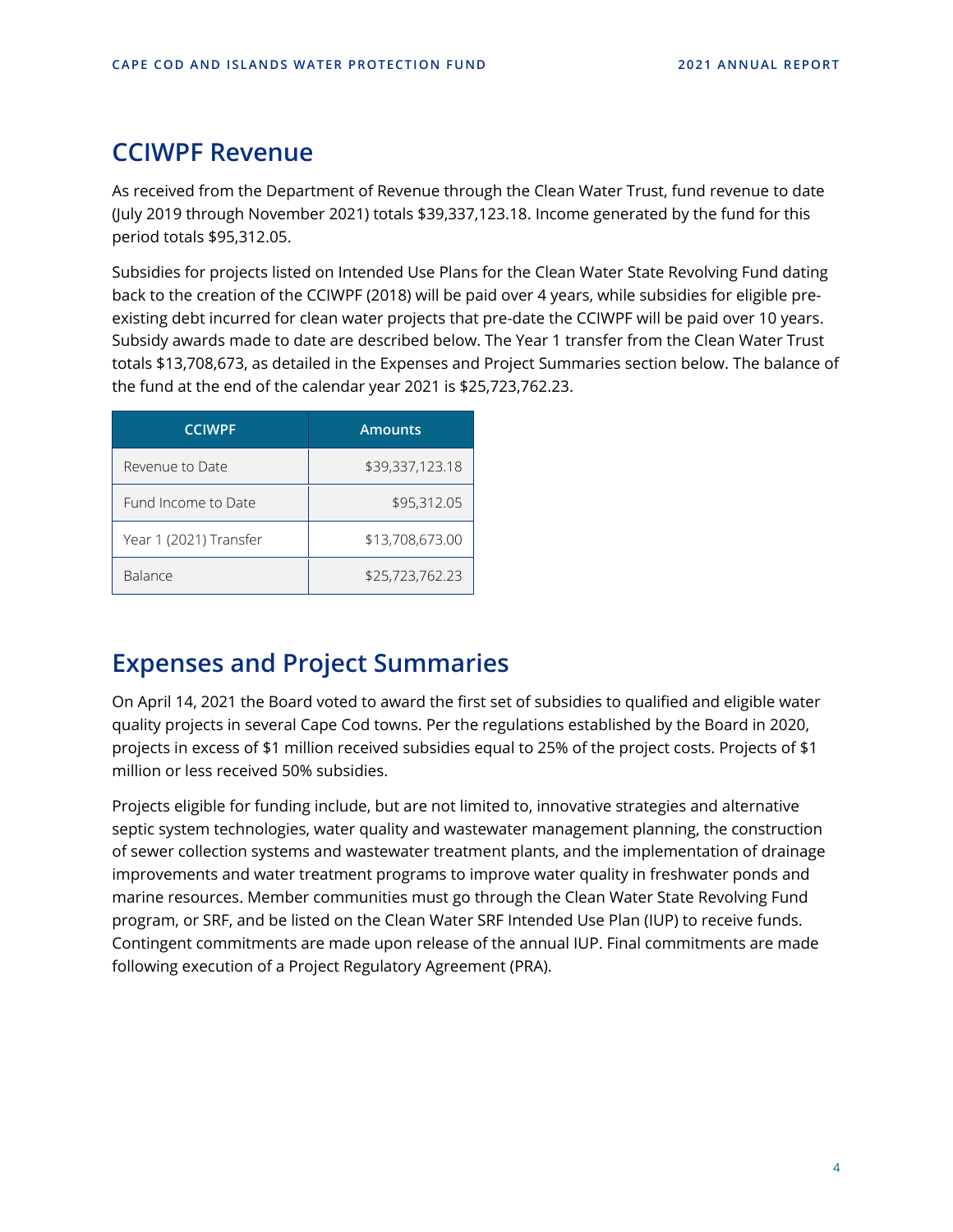| <b>Town</b> | <b>IUP Year</b> | <b>Description</b>                                                   | <b>Project Cost</b> | <b>Total Subsidy</b> |
|-------------|-----------------|----------------------------------------------------------------------|---------------------|----------------------|
| Chatham     | 2018            | Phase 1D - Chatham/Harwich<br>Regionalization                        | \$8,174,858         | \$2,043,715          |
| Chatham     | 2019            | Sewer Extension                                                      | \$1,324,983         | \$331,246            |
| Harwich     | 2018            | Harwich Sewer Collection System -<br>Phase 2                         | \$22,214,467        | \$5,553,617          |
| Bourne      | 2019            | Buzzards Bay Wastewater Treatment<br>Facility                        | \$4,660,410         | \$1,165,103          |
| Orleans     | 2019            | Downtown Area Collection System and<br>Wastewater Treatment Facility | \$59,409,200        | \$14,852,300         |
|             |                 | <b>Totals</b>                                                        | \$95,783,918        | \$23,945,981         |

### Final Commitments for 2018 and 2019 Intended Use Plans Projects

### Contingent Commitments for 2020 and 2021 Intended Use Plans Projects

| <b>Town</b> | <b>IUP Year</b> | <b>Description</b>                                             | <b>Project Cost</b> | <b>Total Subsidy</b> |
|-------------|-----------------|----------------------------------------------------------------|---------------------|----------------------|
| Barnstable  | 2020            | Wastewater Pump Station<br>\$1,000,000<br>Improvements Project |                     | \$500,000            |
| Barnstable  | 2020            | Strawberry Hill Road Sewer<br>Expansion                        | \$13,275,023        | \$3,318,756          |
| Barnstable  | 2020            | Route 28 and Yarmouth Road<br>Intersection Sewer               | \$1,853,762         | \$463,441            |
| Barnstable  | 2020            | Solids Handling Upgrade Project                                | \$8,495,050         | \$2,123,763          |
| Chatham     | 2021            | Chatham Queen Anne Pumping<br>Station Upgrade 2021 PE          | \$2,464,000         | \$616,000            |
| Chatham     | 2021            | Chatham Stormwater Improvement<br>Projects - 2021              | \$6,161,000         | \$1,540,250          |
| Barnstable  | 2021            | Route 28 East Sewer Expansion<br>Project                       | \$17,106,000        | \$4,276,500          |
| Barnstable  | 2021            | Wastewater Pump Station<br>Improvements Project                | \$2,000,000         | \$500,000            |
| Mashpee     | 2021            | Mashpee WRRF and Collection<br>System - Phase I                | \$51,200,000        | \$12,800,000         |
| Falmouth    | 2021            | Falmouth Wastewater Treatment<br>Facility TASA Improvements    | \$19,000,000        | \$4,750,000          |
|             |                 | <b>Totals</b>                                                  | \$122,554,835       | \$30,888,710         |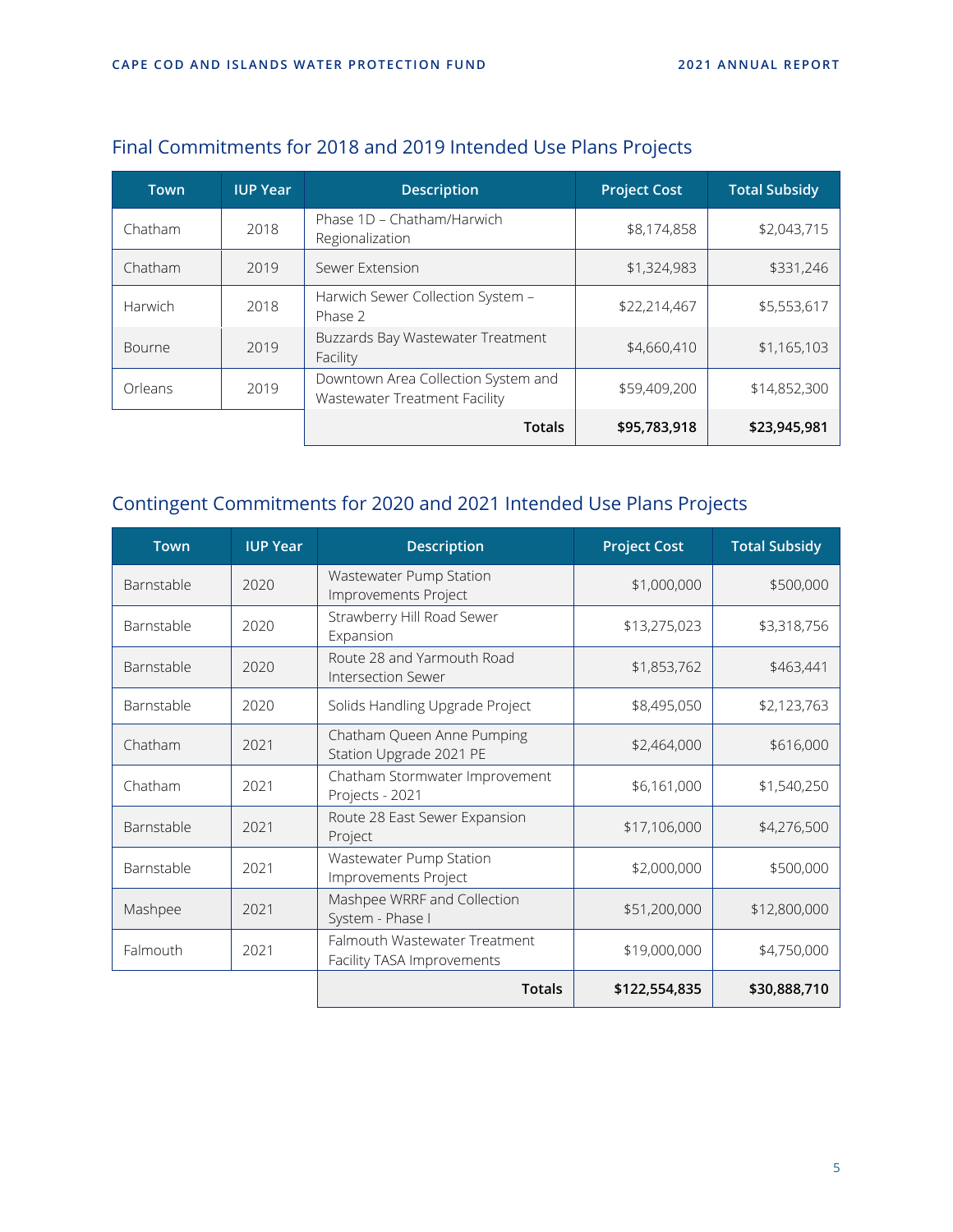### Pre-Existing Debt

Consistent with the provision in M.G.L. Chapter 29C, Section 19, certain Cape Cod and Islands communities are eligible for subsidies for debt incurred for water pollution abatement projects apart from the Clean Water Trust prior to the establishment of the CCIWPF. On April 14, 2021, the Board voted to award subsidies for pre-existing debt to the towns of Barnstable, Chatham, Falmouth, and Provincetown, subject to verification of eligibility. In April 2021, estimated pre-existing debt totaled approximately \$65.9 million, 25% of which would be subsidized through the fund, per the unanimous vote of the Board.

| <b>Town</b>   | <b>Estimated Pre-Existing Debt</b><br>(April 2021) | <b>Estimated Total</b><br><b>Subsidy</b> |  |
|---------------|----------------------------------------------------|------------------------------------------|--|
| Provincetown  | \$19,198,453                                       | \$4,799,613                              |  |
| Barnstable    | \$3,958,400                                        | \$989,600                                |  |
| Chatham       | \$34,619,778                                       | \$8,654,945                              |  |
| Falmouth      | \$8,113,640                                        | \$2,028,410                              |  |
| <b>Totals</b> | \$65,890,271                                       | \$16,472,568                             |  |

Upon verification, the final pre-existing debt and subsidy amounts are presented below.

| <b>Town</b>   | <b>Eligible Pre-Existing Debt</b> | <b>Total Subsidy</b> |  |
|---------------|-----------------------------------|----------------------|--|
| Provincetown  | \$11,729,661                      | \$2,932,415          |  |
| Barnstable    | \$4,842,300                       | \$1,210,575          |  |
| Chatham       | \$21,391,410                      | \$5,347,853          |  |
| Falmouth      | \$7,675,200                       | \$1,918,800          |  |
| <b>Totals</b> | \$45,638,571                      | \$11,409,643         |  |

## **Administrative Expenses**

The Cape Cod Commission is charged with providing administrative and technical support to the Board. On behalf of the Management Board, the Commission contracts with consultants to provide additional financial and legal support, as necessary and requested by the Board. Costs associated with this support from January 2019 through November 2021 total \$112,057.30, as detailed below. At their December 14, 2021, the Board's Executive Committee voted to recommend the Board reimburse the Commission for these expenses. It is anticipated the Board will vote on this matter in early 2022.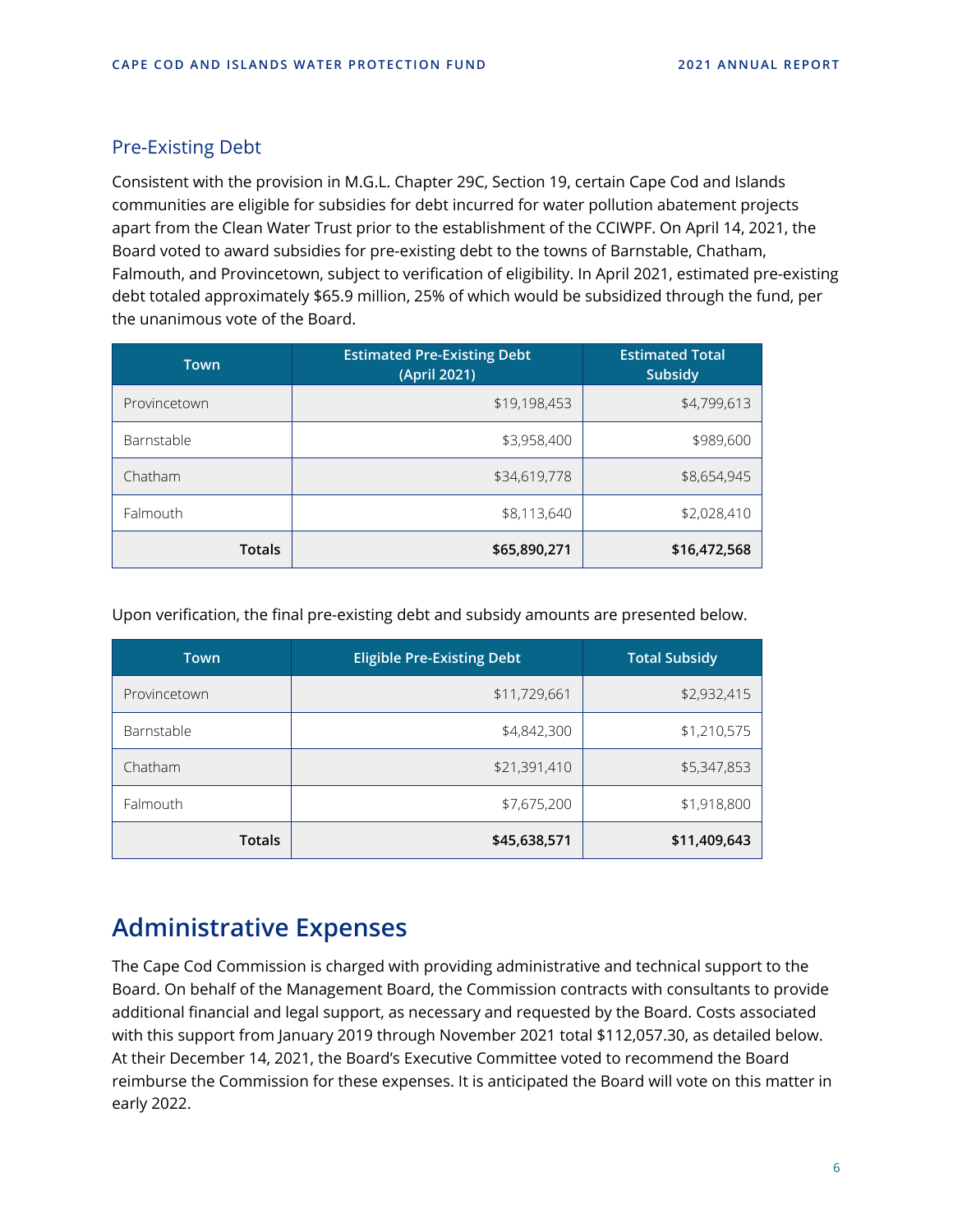| <b>Expenditures</b>                                    | <b>Amount</b> |
|--------------------------------------------------------|---------------|
| Cape Cod Commission Personnel                          |               |
| Salaries, including fringe benefits and indirect costs | \$38,352.30   |
| <b>Contractual Services</b>                            |               |
| Pierce Atwood - legal                                  | \$44,455.00   |
| <b>PFM Financial Advisors</b>                          | \$29,250.00   |
| <b>Total Expenditures</b>                              | \$112,057.30  |

## **5-Year Revenue Projections**

The Board, through Barnstable County through the Cape Cod Commission, contracted with PFM Financial Advisors to provide advisory services relative to subsidy allocations and revenue projections. In consultation with the Board and based on their expertise in forecasting and financial modeling, PFM Financial Advisors developed the following 5-year revenue projections. Growth in revenue is anticipated to be greater in 2022 and 2023, as a result of increased short-term rental use over the course of the COVID-19 pandemic.

|                    | 2021         | 2022         | 2023         | 2024         | 2026                         | 2027  |
|--------------------|--------------|--------------|--------------|--------------|------------------------------|-------|
| Revenue            | \$15,000,000 | \$17,400,000 | \$19,140,000 | \$19,618,500 | $$20,108,963$   \$20,611,687 |       |
| i Revenue Growth ' |              | 16.00%       | 10.00%       | 2.50%        | 2.50%                        | 2.50% |

In summary, the Cape Cod and Islands Water Protection Fund receipts through November 2021 totaled \$39,337,123.18. In 2021, the CCIWPF Board voted to award subsidies for 15 projects and to 4 towns for pre-existing debt. The total transferred from the CCIWPF in 2021 for project subsidies totaled \$13,708,673. With the addition of fund investment income totaling \$95,312.05, the balance of the fund at the end of the calendar year 2021 was \$25,723,762.23.